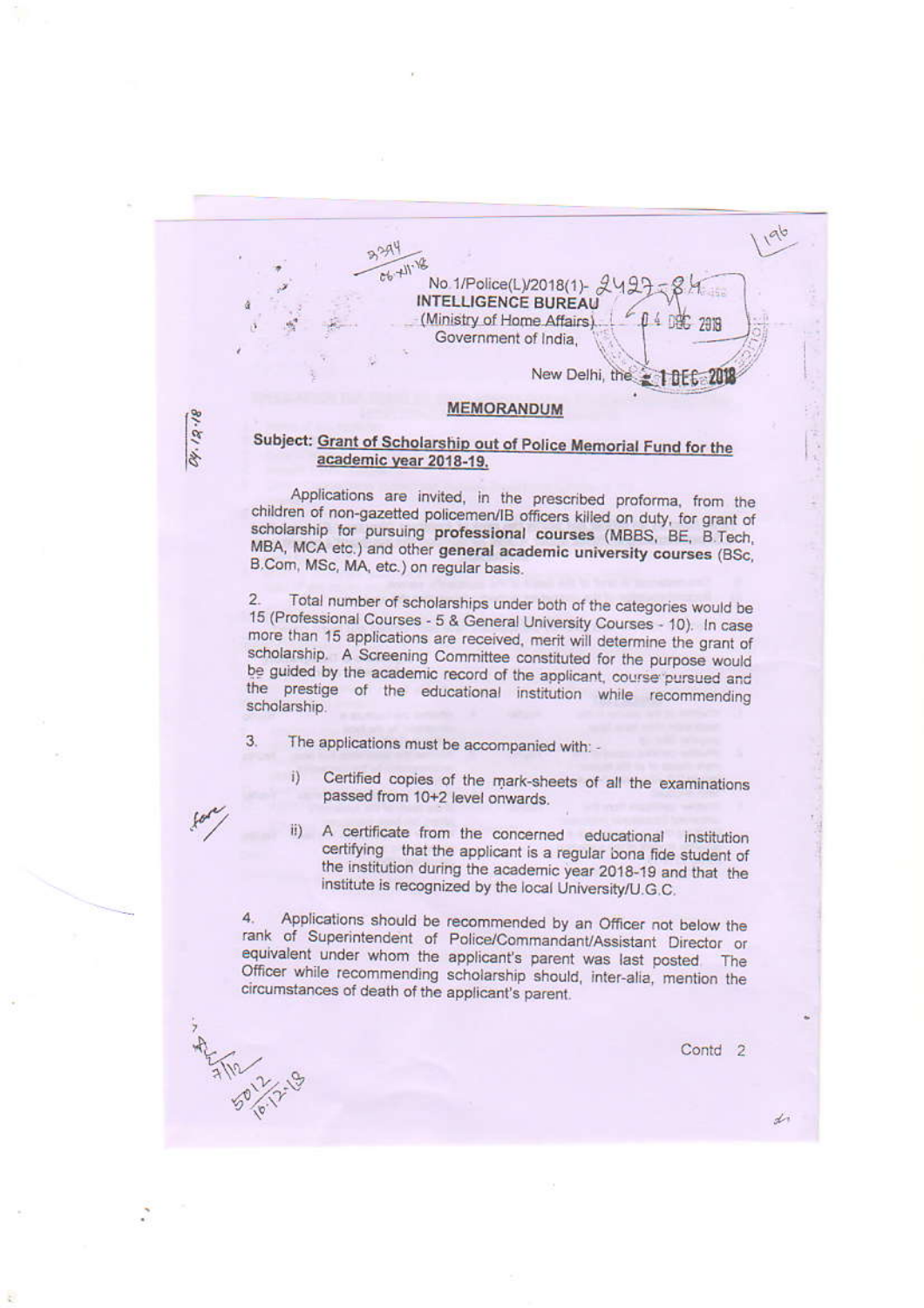A "Check list" may also be forwarded with application to ensure that the 5. application is complete in all'respect.

 $-2-$ 

The application must reach to undersigned latest by 28.02.2019. 6. Incomplete applications and applications received after 28.02.2019 will not be entertained.

> $Sd$ -(R K Vashistha) Joint Deputy Director

**Directors General of Police:** xx xx Odisha xx xx

XX XX

**ODISHA POLICE STATE HEADQUARTERS CUTTACK.** 

Memo No.XIN-40-2013/ 48508 / Welfare, Dated: / 8-12-2018.

Copy alongwith its enclosures forwarded to all heads of Police Districts / Establishments/ Battalions, Odisha (including Vigilance / Home Guards and Fire Service) for information and necessary action.

They are requested to circulate the above scholarship information to their subordinate officers as well as publish the same in the general notice board for wide circulation of the above scholarship information and forwarded the eligible applications to this Headquarters by 20.02.2019 positively for onward transmission to I.B., M.H.A., Government of India, New Delhi.

kanhu/18.12. OD

 $13$ A.I.G. of Police(Headquarters), Odisha, Cuttack.

Copy forwarded to Senior Officers / P.As. / Stenos / All Section Officers / Sectional heads, State Police Headquarters, Cuttack for information and necessary action.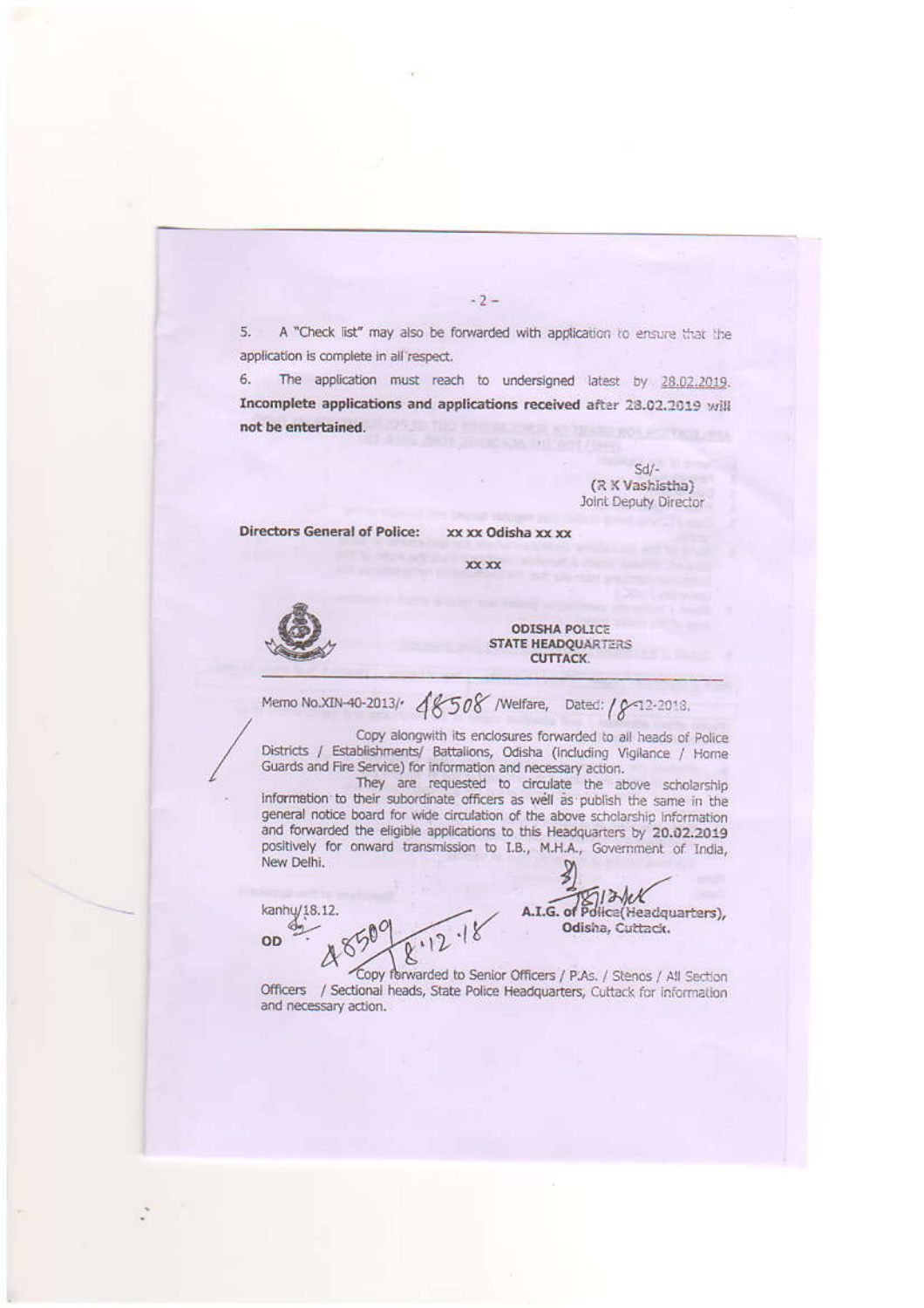### APPLICATION FOR GRANT OF SCHOLARSHIP OUT OF POLICE MEMORIAL FUND (PMF) FOR THE ACADEMIC YEAR, 2018-19.

- Name of the Applicant  $\mathbf{t}$
- Parent's Name  $\overline{2}$ .
- Date of Birth  $\mathbf{R}$
- 4. Present Postal Address
- 5. Class / Course being studied (on regular basis) and duration of the
- 6. Name of the Educational Institution where the said course is being : pursued. (Please attach a bonafide certificate from the Head of the Institution certifying inter-alia that the Institution is recognized by the University / UGC.)
- 7. Board / University examination passed last (please attach a certified : copy of the marks sheet)
- 8. Details of Educational Qualifications (10+2 level onwards):

| Name of Examination passed | Board / University Year of Passing Line | Division & % of marks outained |
|----------------------------|-----------------------------------------|--------------------------------|
|                            |                                         |                                |
|                            |                                         |                                |

(Please attach attested / self attested copies of the certificates and marks-sheets of all the examinations passed).

Whether the applicant is in receipt of any other scholarship, if  $so$ , please mention the name of the scholarship and its amount p.a. 9.

- 10. Name of office / unit (with rank) where the applicant's parent was posted last
- 11. Brief circumstances of parent's death
- 12. a)Details of the members of the deceased's family

b)Annual income of the family from all sources

Place: Date:

### Signature of the applicant